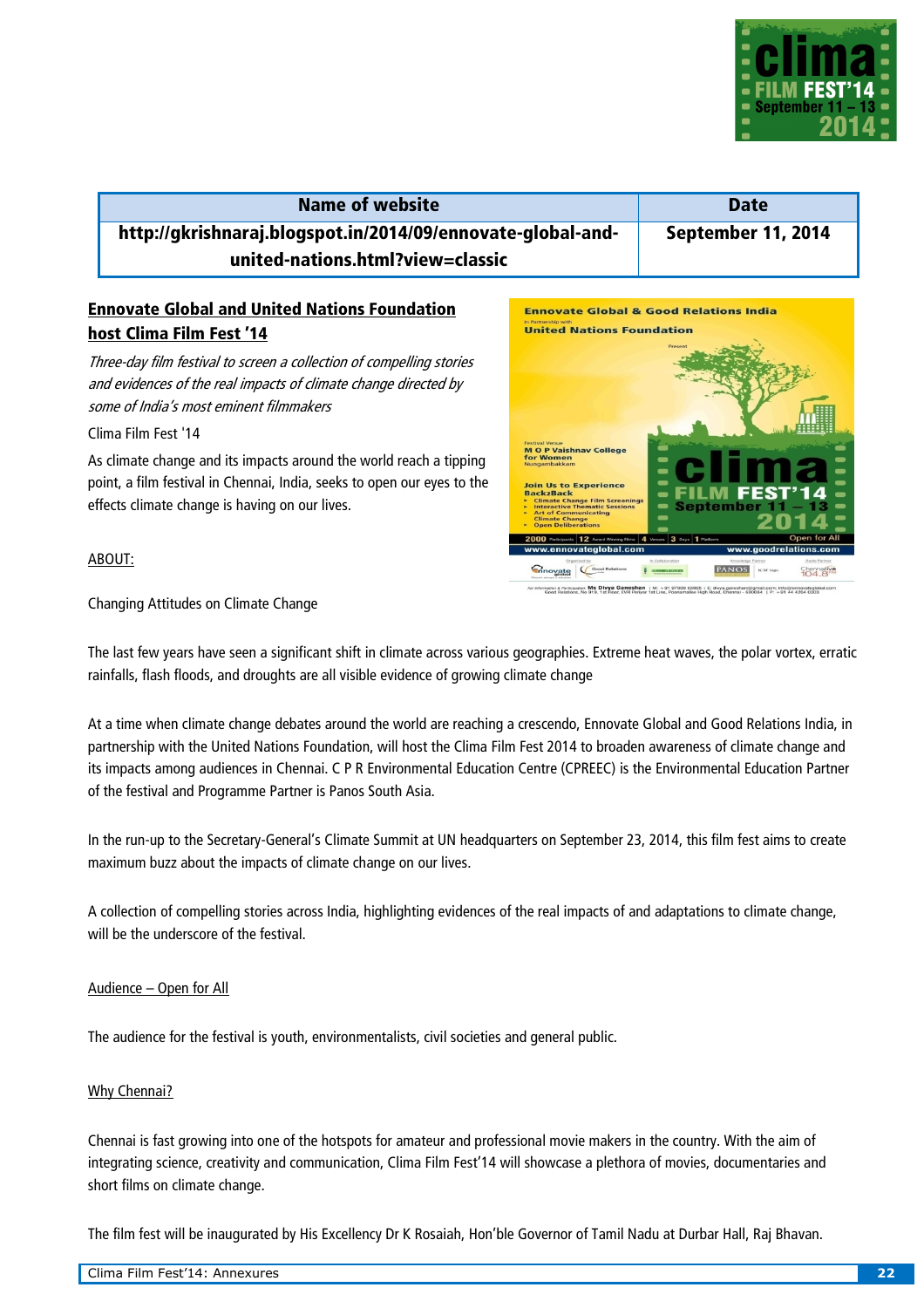

### Showcasing Innovation



#### The festival will offer:

• New visual media presentation on impacts of climate change and ways to reduce the impact

• Feature length and shorter films

Thematic discussions by experts on climate change science and climate change communication

The bottom line: To inspire real action on climate change, we need to be fully aware of the impacts that climate change is having on our lives, and recognize that these impacts will only get worse if climate change continues unchecked. Clima Film Fest '14 aims to spread that awareness.

#### Festival Publicity and Promotion

Clima Film Fest '14 will engage audiences through a range of media and content platforms – radio, print, electronic media, and digital and social media – to amplify our messaging and reach new and dynamic audiences.

#### SCHEDULE

Clima Film Fest '14 will present films directed by some of India's most eminent filmmakers working in the area of environment and climate change followed with open forums and thematic discourses. The following programme format will be followed in the two days of the festival.

Time Friday, September 12 10:30 am – 11:30 am Film Screening and Open Forum 11:45 am – 12:45 pm Thematic Session 01:00 pm – 02:00 pm Film Screening and Open Forum 02:15 pm – 03:15 pm Communicating Climate Change Session – by two filmmakers 03:30 pm – 04:30 pm Film Screening and Open Forum 04:45 pm – 05:45 pm Film Screening and Open Forum

### VENUE

The film fest will be inaugurated by His Excellency Dr K Rosaiah, Hon'ble Governor of Tamil Nadu at Durbar Hall, Raj Bhavan.